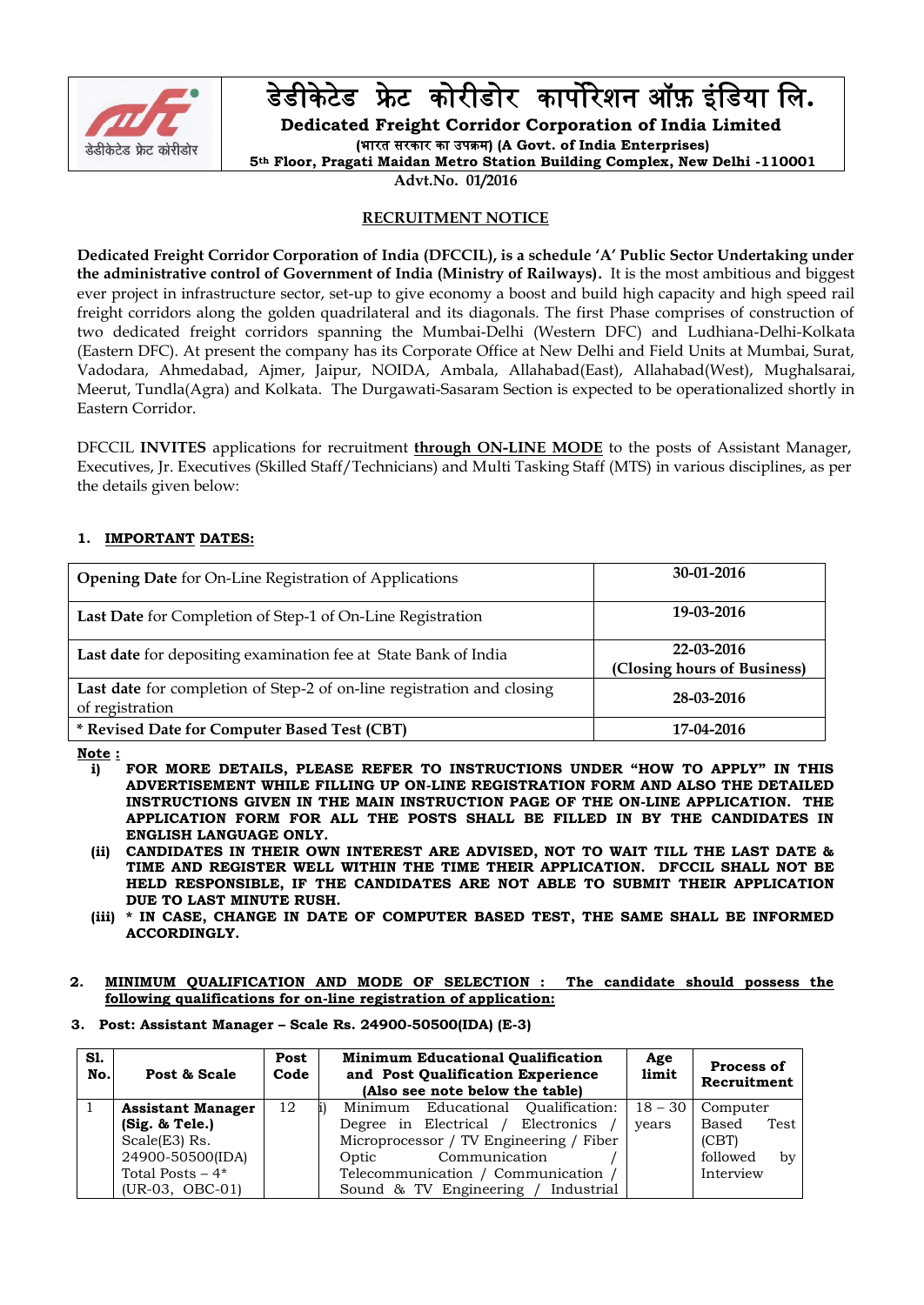|                | *01(One) post out<br>of these is reserved<br>for Ex-serviceman                                                                                                                                                                                                                           |    | Control / Electronic Instrumentation /<br>Industrial<br>Electronics<br>Applied<br>$\prime$<br>Electronics / Digital Electronics / Power<br>Electronics / Information Science /<br>Information Technology / Computer<br>Application / Computer Engineering /<br>Computer<br>Science<br>Computer<br>$\prime$<br>Technology from a recognized institute<br>with not less than 60% marks in<br>aggregate.<br>ii) Post qualification experience: Minimum<br>3(three) years experience in Electronics<br>and Communication engineering works.                                     |                                               |                                                                   |
|----------------|------------------------------------------------------------------------------------------------------------------------------------------------------------------------------------------------------------------------------------------------------------------------------------------|----|-----------------------------------------------------------------------------------------------------------------------------------------------------------------------------------------------------------------------------------------------------------------------------------------------------------------------------------------------------------------------------------------------------------------------------------------------------------------------------------------------------------------------------------------------------------------------------|-----------------------------------------------|-------------------------------------------------------------------|
| $\overline{2}$ | <b>Assistant Manager</b><br>(Electrical)<br>Scale(E3) Rs.<br>24900-50500(IDA)<br>Total Posts – 05*<br>(UR-03, SC-01,<br>$OBC-01$<br>* 2(Two) posts out<br>of these are<br>reserved for PH<br>candidates having<br>disability in one<br>arm only and<br>01(One) post for<br>Ex-serviceman | 13 | Minimum Educational<br>Qualification:<br>Degree in Electrical / Electronics and<br>Telecommunications / Electronics<br>Electrical Power Systems / Electronics<br>and Communications / Electronics and<br>Video Engineering / Instrumentation &<br>Control / Industrial Electronics<br>Mechanical / Production / Production<br>Technology / Industrial Engineering<br>from a recognized institute with not less<br>than 60% marks in aggregate.<br>ii) Post qualification experience: Minimum<br>3 (three) years experience in Electrical<br>/OHE/ Power distribution works. | 18<br>30<br>years                             | Computer<br>Based<br>Test<br>(CBT)<br>followed<br>by<br>Interview |
| 3              | <b>Assistant Manager</b><br>(HR)<br>Scale(E3) Rs.<br>24900-50500(IDA)<br>Total Posts –02<br>$(UR-01, OBC-01)$                                                                                                                                                                            | 15 | Minimum Educational Qualification: 2<br>years Full time MBA/PGDBA/PGDBM<br>in Personnel Management/HR or<br>MBA/PGDBA/PGDBM with<br>specialization in Personnel<br>Management/HR with not less than<br>60% marks in aggregate, from an<br>Institute approved by AICTE.<br>ii) Post qualification experience: Minimum<br>3 (three) years experience in Executive<br>capacity in Personnel Management,<br>Labour Law, Industrial Relation in Govt.<br>or PSU or reputed private organization.                                                                                 | 18<br>$\overline{\phantom{0}}$<br>30<br>years | Computer<br>Based<br>Test<br>(CBT)<br>followed<br>by<br>Interview |
| $\overline{4}$ | <b>Assistant Manager</b><br>(Optg.)<br>Scale(E3) Rs.<br>24900-50500(IDA)<br>Total Posts - 01<br>$(UR-01)$                                                                                                                                                                                | 16 | i) Minimum Educational Qualification:<br>MBA in Marketing/Business<br>Operation/Customer Relation/Finance<br>from a recognized institute with not less<br>than 60% marks in aggregate.<br>ii) Post qualification experience: Minimum<br>3 (three) years experience in Transport                                                                                                                                                                                                                                                                                             | 18<br>$\overline{a}$<br>30<br>years           | Computer<br>Based<br>Test<br>(CBT)<br>followed<br>by<br>Interview |

# **4. Post: Executive – Scale Rs. 12600-32500 (IDA) (E-0)**

| Sl.            | Post & Scale                                                                                                                                                                                                                                                                                               | Post | <b>Minimum Educational Qualification</b>                                                                                                                                                                                                                                                                                                                                             | Age          | Process of                             |
|----------------|------------------------------------------------------------------------------------------------------------------------------------------------------------------------------------------------------------------------------------------------------------------------------------------------------------|------|--------------------------------------------------------------------------------------------------------------------------------------------------------------------------------------------------------------------------------------------------------------------------------------------------------------------------------------------------------------------------------------|--------------|----------------------------------------|
| No.            | Code                                                                                                                                                                                                                                                                                                       |      | (Also see note below the table)                                                                                                                                                                                                                                                                                                                                                      | Limit        | Recruitment                            |
| $\overline{5}$ | <b>Executive (Civil)</b><br><b>IDA Pay Scale:</b><br>$(E-0/Rs.$ 12600-<br>32500)<br>Total Posts $-67*$<br>$(UR-35, SC-08, ST-$<br>03, OBC-21)<br>* 2(Two) posts out of<br>these are reserved for<br>PH candidates having<br>disability in one arm<br>only and 10(Ten)<br>Ex-<br>for<br>posts<br>serviceman | 31   | Diploma (3 years) in Civil Engg./Civil 18 -<br>Engg. (Transportation)/ Civil Engg.<br>(Construction Technology)/ Civil Engg.<br>(Public Health)/ Civil Engg. (Water)<br>Resource) with not less than 60%<br>marks in aggregate from a recognized<br>institute.<br>Candidates<br>appearing/or awaiting<br>results on the closing<br>date of<br>application are NOT eligible to apply. | 30<br>years  | Computer<br><b>Based Test</b><br>(CBT) |
| 6              | Executive<br>(Electrical)                                                                                                                                                                                                                                                                                  | 32   | Diploma (3 years) in Electrical<br>Electronics & Telecommunications                                                                                                                                                                                                                                                                                                                  | $18 -$<br>30 | Computer<br><b>Based Test</b>          |
|                | <b>IDA Pay Scale:</b>                                                                                                                                                                                                                                                                                      |      | Electronics / Electrical Power Systems                                                                                                                                                                                                                                                                                                                                               | years        | (CBT)                                  |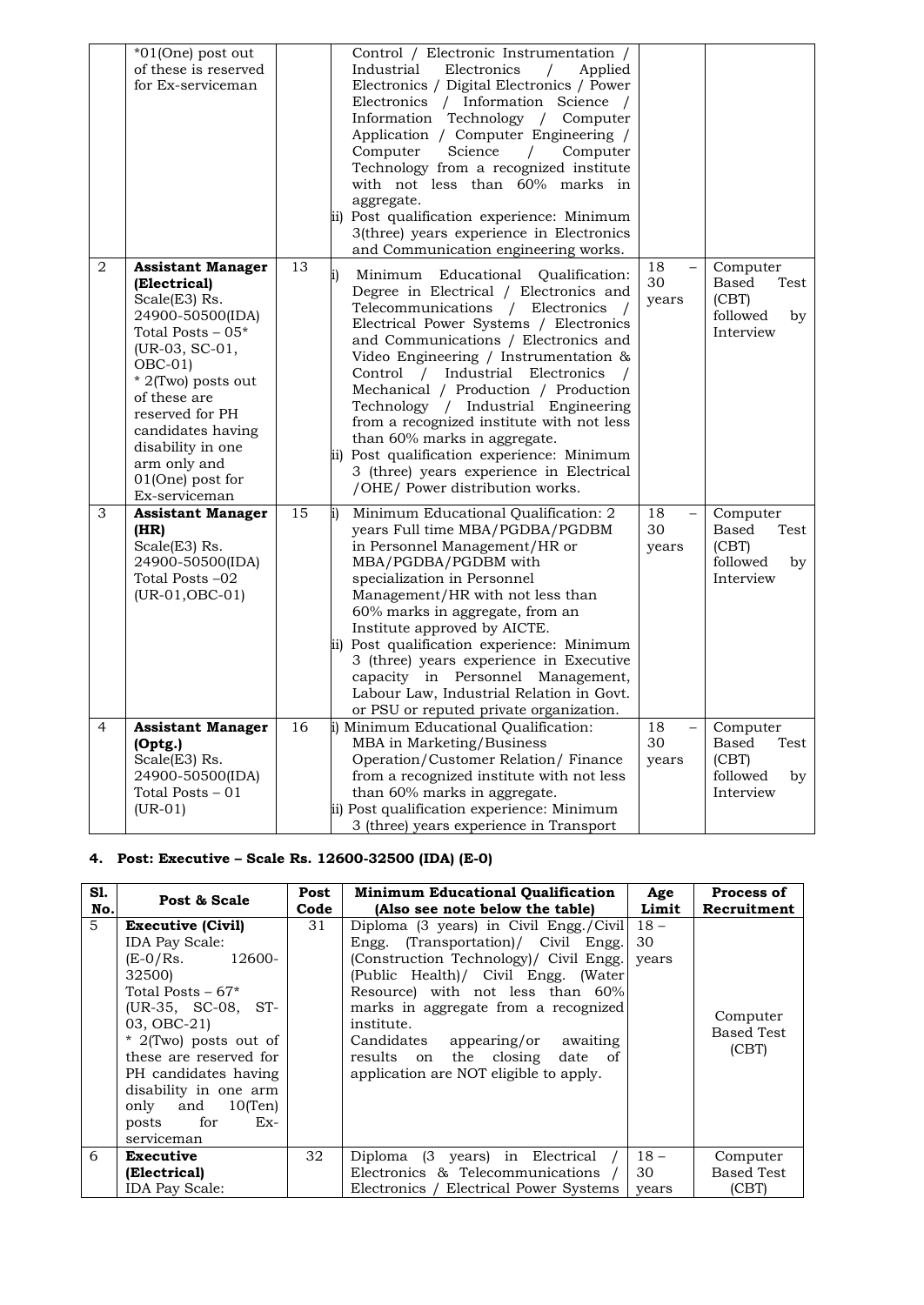|                | $(E-0/Rs)$ .<br>12600-<br>32500)<br>Total Posts $-18*$<br>(UR-09, SC-03, ST-<br>01, OBC-05)<br>* 2(two) posts out of<br>these are reserved for<br>PH candidates having<br>disability in one arm<br>only and 03(Three)<br>posts<br>for<br>$Ex-$<br>serviceman                                                                                                         |    | Electronics & Communication<br>Electronics & Video Engineering /<br>Instrumentation & Control / Industrial<br>Electronics / Mechanical / Production<br>/ Production Technology / Industrial<br>Engineering with not less than 60%<br>marks in aggregate from a recognized<br>institute.<br>Candidates<br>appearing/or<br>awaiting<br>results<br>the<br>closing<br>on<br>date<br>οf<br>application are NOT eligible to apply.                                                                                                                                                                                                                                                                                                                         |                       |                                                                        |
|----------------|----------------------------------------------------------------------------------------------------------------------------------------------------------------------------------------------------------------------------------------------------------------------------------------------------------------------------------------------------------------------|----|------------------------------------------------------------------------------------------------------------------------------------------------------------------------------------------------------------------------------------------------------------------------------------------------------------------------------------------------------------------------------------------------------------------------------------------------------------------------------------------------------------------------------------------------------------------------------------------------------------------------------------------------------------------------------------------------------------------------------------------------------|-----------------------|------------------------------------------------------------------------|
| $\overline{7}$ | (Signal<br><b>Executive</b><br>and<br><b>Telecommunication</b> )<br><b>IDA Pay Scale:</b><br>12600-<br>$(E-0/Rs)$ .<br>32500)<br>Total Posts $-26*$<br>$(UR-13, SC-04,$<br>$ST-$<br>02, OBC-07)<br>* 01(One) post out of<br>these is reserved for<br>PH candidates having<br>disability in one arm<br>only<br>and<br>04(Four)<br>posts<br>for<br>$Ex-$<br>serviceman | 33 | Diploma (3 years) in Electrical /<br>Electronics / Microprocessor / TV<br>Engineering<br>Fiber<br>Optic<br>$\sqrt{2}$<br>Communication / Telecommunication<br>/ Communication / Sound & TV<br>Engineering / Industrial control /<br>Electronic<br>Instrumentation<br>Industrial<br>Electronics<br>Applied<br>$\sqrt{2}$<br>Electronics / Digital Electronics /<br>Electronics / Information<br>Power<br>Science & Technology / Computer<br>Application / Computer Engineering /<br>Science<br>Computer<br>/ Computer<br>Technology with not less than 60%<br>marks in aggregate from a recognized<br>institute.<br>Candidates<br>appearing/or<br>awaiting<br>the<br>closing<br>results<br>on<br>date<br>οf<br>application are NOT eligible to apply. | $18 -$<br>30<br>years | Computer<br><b>Based Test</b><br>(CBT)                                 |
| 8              | Executive (Optg.) i.e.<br><b>Station</b> Master<br>&<br>Controller<br><b>IDA Pay Scale:</b><br>$(E-0/Rs)$ .<br>12600-<br>32500)<br>Total Posts $-14*$<br>(UR-09, SC-01, ST-<br>01, OBC-03)<br>* 2(Two) posts out of<br>these are reserved for<br>Ex-serviceman                                                                                                       | 34 | Graduation with not less than 60%<br>marks in aggregate from a recognized<br>University/ Institute.<br>Candidates<br>appearing/or<br>awaiting<br>the<br>closing<br>results<br>on<br>date<br>οf<br>application are NOT eligible to apply.                                                                                                                                                                                                                                                                                                                                                                                                                                                                                                             | $18 -$<br>30<br>years | Computer<br><b>Based Test</b><br>(CBT)<br>followed with<br>Psycho Test |

# **5. Post - Junior Executives – Scale Rs. 10000-25000 (IDA)(N-5) (Skilled Staff/Technicians)**

| Sl. | Post & Scale                                                                                                                                                                                                                                                    | Post | Minimum Educational Qualification                                                                                                                                                                                                                                                                                                                                                                                          | Age                   | Process of                             |
|-----|-----------------------------------------------------------------------------------------------------------------------------------------------------------------------------------------------------------------------------------------------------------------|------|----------------------------------------------------------------------------------------------------------------------------------------------------------------------------------------------------------------------------------------------------------------------------------------------------------------------------------------------------------------------------------------------------------------------------|-----------------------|----------------------------------------|
| No. |                                                                                                                                                                                                                                                                 | Code | (Also see note below the table)                                                                                                                                                                                                                                                                                                                                                                                            | limit                 | Recruitment                            |
| 9   | Jr.Executive<br>$/C$ ivil<br>(Gr.III)<br>(Artisan)<br><b>IDA Pay Scales:</b><br>$(N-5/Rs.10000-$<br>25000)<br>Total Posts $-18$ *<br>(UR-11, SC-02, ST-<br>01, OBC-04)<br>03(Three) posts<br>$\star$<br>out of these are<br>reserved for<br>$Ex-$<br>serviceman | 41   | Matriculation with not less than 60%<br>marks in aggregate plus Course<br>Completed Act Apprenticeship/ITI<br>approved by SCVT/NCVT in the trade of<br>Welder / Blacksmith / Fitter/ Mechanic<br>Motor Vehicle/ Motor Driver-cum-<br>Mechanic with not less than 60%<br>marks in aggregate. Candidates<br>appearing/or awaiting results<br>of<br>10th/ITI on the closing date of<br>application are NOT eligible to apply. | $18 -$<br>30<br>years | Computer<br><b>Based Test</b><br>(CBT) |
| 10  | Jr.Executive<br>(Gr.III) / Electrical<br><b>IDA Pay Scales:</b><br>$(N-5/Rs.10000-$<br>25000)<br>Total Posts $-10^*$<br>$(UR-07, \text{ SC-}01,$<br>$OBC-02$                                                                                                    | 42   | Matriculation with not less than 60%<br>marks in aggregate plus Course<br>Completed Act Apprenticeship / ITI<br>approved by SCVT/NCVT in the trade of<br>Electrician/ Electrical/ Wireman/<br>Electronics with not less than 60%<br>marks in aggregate. Candidates<br>appearing / or awaiting results of                                                                                                                   | $18 -$<br>30<br>years | Computer<br><b>Based Test</b><br>(CBT) |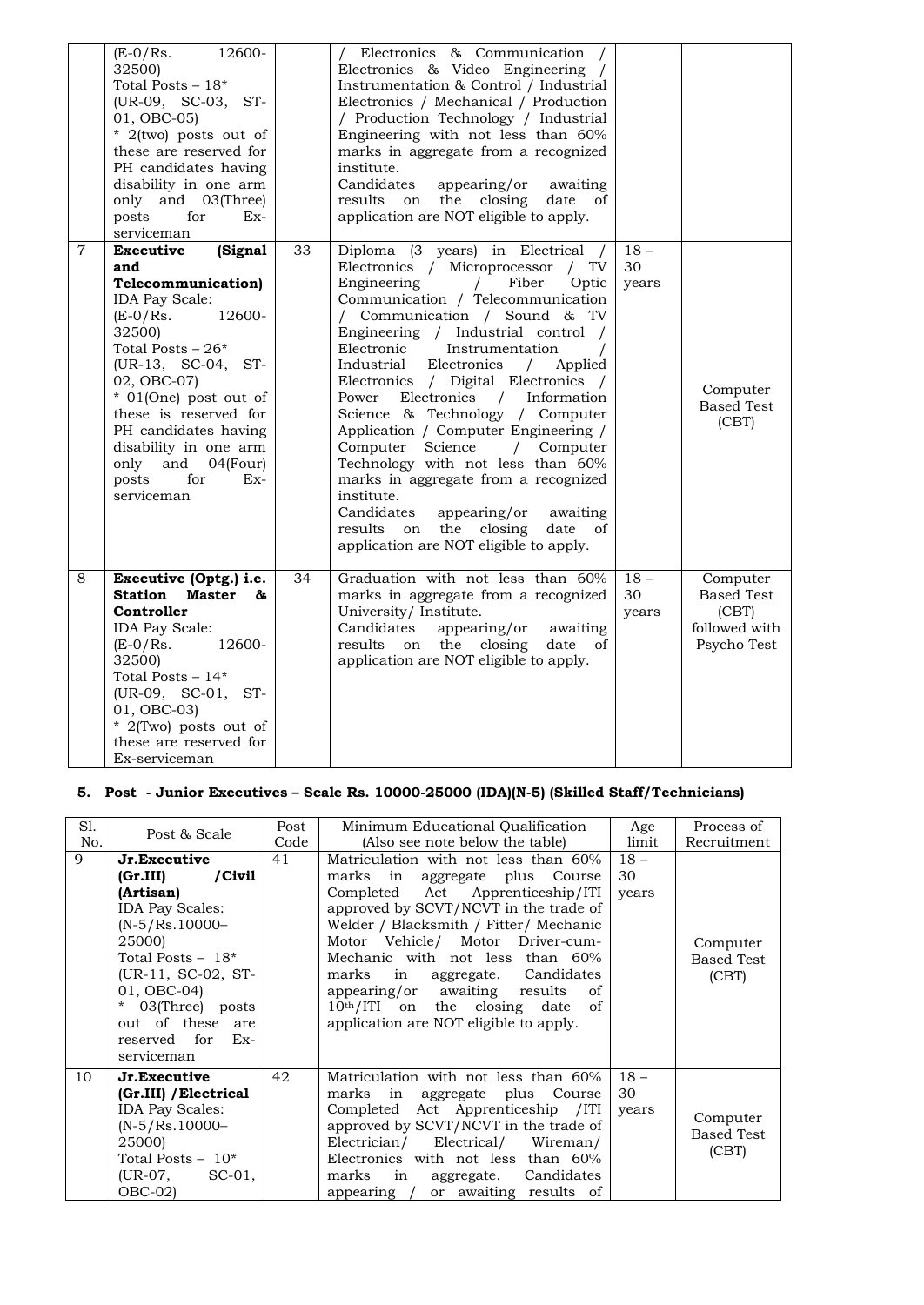| $*01$ (One) post out of | 10 <sup>th</sup> /ITI                  | on | the | closing | date | Οİ |
|-------------------------|----------------------------------------|----|-----|---------|------|----|
| these is reserved for   | application are NOT eligible to apply. |    |     |         |      |    |
| Ex-serviceman           |                                        |    |     |         |      |    |

# **6. Post –Multi-Tasking Staff (MTS) – Scale Rs. 6000-12000 (IDA) (N-1)**

| S1.<br>No. | Post & Scale                                                                                                                                                                                                                                        | Post<br>Code | <b>Educational</b><br>Minimum<br><b>Oualification</b>                                                                                                                                                                                       | Age<br>limit          | <b>Process</b><br>of                                                             |
|------------|-----------------------------------------------------------------------------------------------------------------------------------------------------------------------------------------------------------------------------------------------------|--------------|---------------------------------------------------------------------------------------------------------------------------------------------------------------------------------------------------------------------------------------------|-----------------------|----------------------------------------------------------------------------------|
|            |                                                                                                                                                                                                                                                     |              | (Also see note below the table)                                                                                                                                                                                                             |                       | Recruitm<br>ent                                                                  |
| 11         | Multi Tasking Staff (Gr.-IV)<br>(Civil)/Trackman<br><b>IDA Pay Scales:</b><br>$(N-1/Rs. 6000-12000)$<br>Total Posts $-18*$<br>(UR-11, SC-02, ST-01, OBC-<br>(04)<br>* 03(Three) posts out of these<br>reserved<br>for<br>$Ex-$<br>are<br>serviceman | 51           |                                                                                                                                                                                                                                             |                       |                                                                                  |
| 12         | Multi Tasking Staff (Gr.-IV)<br>(Operating)<br><b>IDA Pay Scales:</b><br>$(N-1/Rs. 6000-12000)$<br>Total Posts $-87*$<br>(UR-45, SC-13, ST-06, OBC-<br>23)<br>* 13(Thirteen) posts out of<br>these are reserved for Ex-<br>serviceman               | 52           | ITI or National Apprenticeship<br>Certificate<br>(NAC) granted by<br>NCVT with not less than 60%<br>mark in aggregate in ITI or NAC<br>as the case may be. Candidates<br>appearing/or awaiting results of<br>ITI/NAC on the closing date of | $18 -$<br>33<br>years | Computer<br>Based<br>Test (CBT)<br>followed<br>by PET<br>(Physical<br>Efficiency |
| 13         | Multi Tasking Staff (Gr.-IV)<br>(Electrical)<br><b>IDA Pay Scales:</b><br>$(N-1/Rs. 6000-12000)$<br>Total Posts $-07*$<br>(UR- 05, SC-01, OBC-01)<br>* 01(One) post out of these is<br>reserved for Ex-serviceman                                   | 53           | application are NOT eligible to<br>apply.                                                                                                                                                                                                   |                       | Test)                                                                            |
| 14         | Multi Tasking Staff (Gr.-IV)<br>(S&T) IDA Pay Scales:<br>$(N-1/Rs. 6000-12000)$<br>Total Posts $-05*$<br>(UR-04, OBC-01)<br>* 01(One) post out of these is<br>reserved for Ex-serviceman                                                            | 54           |                                                                                                                                                                                                                                             |                       |                                                                                  |

### **NOTE:**

- i) The candidates having AMIE (with minimum 60% aggregate marks/percentage secure out of total marks) are also eligible to apply for the post of Assistant Manager and Executive.
- ii) The Degree holders with minimum 60% marks (in specified discipline) are also eligible for the post of Executive. However, if any applicant has done diploma and thereafter degree and have secured less than 60% marks in diploma, he/she should be treated as ineligible, irrespective of marks obtained/scored in Degree.
- iii) The number of vacancies is tentative and may increase or decrease. The number of vacancies may be re-distributed depending as per the rule of the Corporation.
- iv) Any Indian National fulfilling eligibility criteria can apply for the above posts.
- v) Existing Departmental candidates of DFCCIL (i.e. presently serving DFCCIL employees) who fulfill the eligibility criteria can apply directly and will not require separate permission to apply.
- vi) The reservation for SC/ST/OBC (non-creamy layer) and Ex-Servicemen candidates will be applicable as per the Corporation norms.

### **Important instructions:**

i) The technical institute awarding degree/diploma/certificate must be recognized either by Central/State Govt. or AICTE or Technical Boards/Universities established by Central/State Govts.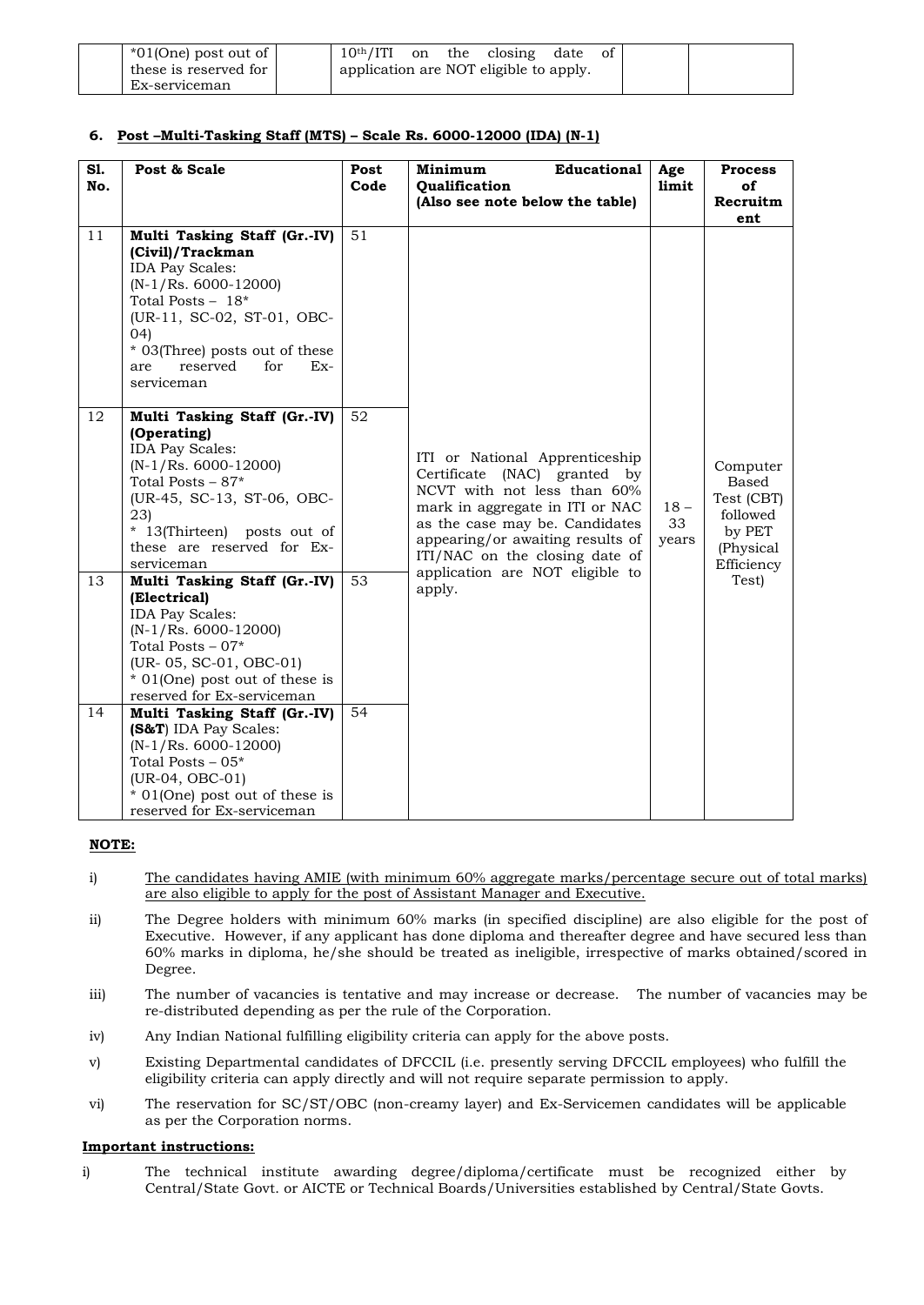- ii) If any University awards grades instead of marks, applicants should clearly mention the numerical equivalent of the grades in terms of aggregate marks and then write percentage scored out of aggregate marks.
- iii) Experience wherever required is post qualification, full time and in the relevant field (Experience below 06 months in any organisation will not be considered). The experience as a permanent employee will only be considered.
- iv) The applicant should posses the minimum qualification as on the closing date of application i.e.  $19<sup>th</sup>$ February,2016 & therefore appearing cases, incomplete qualification (or less experience, if applicable) will not be accepted. The level of educational qualifications prescribed for the posts is minimum. Candidate must possess above qualifications/work experience as on 19.02.2016. The candidates shall be required to produce Marks Sheets & Provisional Certificate/Degree Certificate/experience certificates, as applicable at the time of verification of documents.
- v) Candidate must specifically indicate the percentage of marks obtained (calculated to the nearest two decimals) in the relevant column of the application. Where percentage of marks is not awarded by the University but only CGPA/OGPA is awarded, the same shall be converted into percentage in terms of conversion norms of university in this regard, besides indicating the CGPA/OGPA in the application. Candidates will have to produce the certificate/document issued by the university evidencing conversion formula of university, when called for document verification.
- vi) Round off %age will not be acceptable under any circumstances for consideration for appointment.
- vii) Calculation of Percentage: The percentage marks shall be arrived at by dividing the marks obtained by the candidate in all subjects in all semester(s)/year(s) by aggregate maximum marks in all the subjects irrespective of honours/optional/additional optional subjects, if any. This will be applicable for those Universities also where class/Grade is decided on the basis of Honours marks only. viii) The fraction of percentage so arrived will be ignored i.e. 59.99% will be treated as less than 60%.
- **7. Age Limit:** 18-30 years for all posts except Multi Tasking Staff for whom age limit is 18 33 years (as on 01st January, 2016). The upper age-limit is relaxable as per Govt. of India orders issued from time to time.

**Age Relaxation :** The upper age-limit is relaxable as under subject to submission of requisite certificate:

- a) By five years for SC/ST,
- b) By three years for OBC candidates,
- c) By ten years for PH applicants (total 15 years for SC/ST and 13 years for OBC),
- d) For Ex-servicemen, upto the extent of service rendered in defence plus three years provided they have put in more than six months service after attestation, as per Ex-servicemen (Re-employment in Central Civil Services and Posts) Rules, 1979 and Govt. of India orders issued from time-to-time.
- e) By five years for the candidates who had ordinarily been domiciled in the state of J&K during the period 01.01.80 to 31.12.1989 provided certificate for the same issued by BDO/SDO, to be produced at the time of document verification/interview.

### **Note:**

- i) Candidate should note that the Date of Birth as recorded in the Matriculation/Secondary Examination Certificate or an equivalent Certificate only available on the date of closing of application will be accepted by the DFCCIL for determining the age and no subsequent request for its change will be entertained.
- ii) Candidates are warned that they may be permanently debarred from the examination conducted by the Corporation in case they fraudulently claim SC, ST, OBC, PH, Ex-Servicemen status.
- iii) PH disability should be in one arm only and more than 40%. Other types of disabilities are not acceptable for these posts.
- iv) Ex-servicemen candidates may produce self attested Photostat copy of the defence service certificate issued by the Competent Authority at the time of document verification/interview.
- v) OBC candidates included in the central list having certificate for the current financial year in the format prescribed by Central Govt. will be given the benefit of OBC reservation.
- vi) Candidature will be cancelled at any stage of recruitment process or after recruitment/joining, in case any information provided by the candidate is found to be false or is not found in conformity with the eligibility criteria mentioned in this advertisement.
- vii) Candidates working in Govt./PSUs/autonomous bodies shall be required to produce original "No Objection Certificate" at the time of document verification/ interview.

### **8. SELECTION PROCEDURE:**

A Candidate can apply for more than one post. However at the time of the filling of the application, the candidate must ensure that he is applying for single post in Cluster "A" and single post in Cluster "B", since the examination for all the posts in Cluster "A" and for all the posts in Cluster "B" posts may be organized at the same day.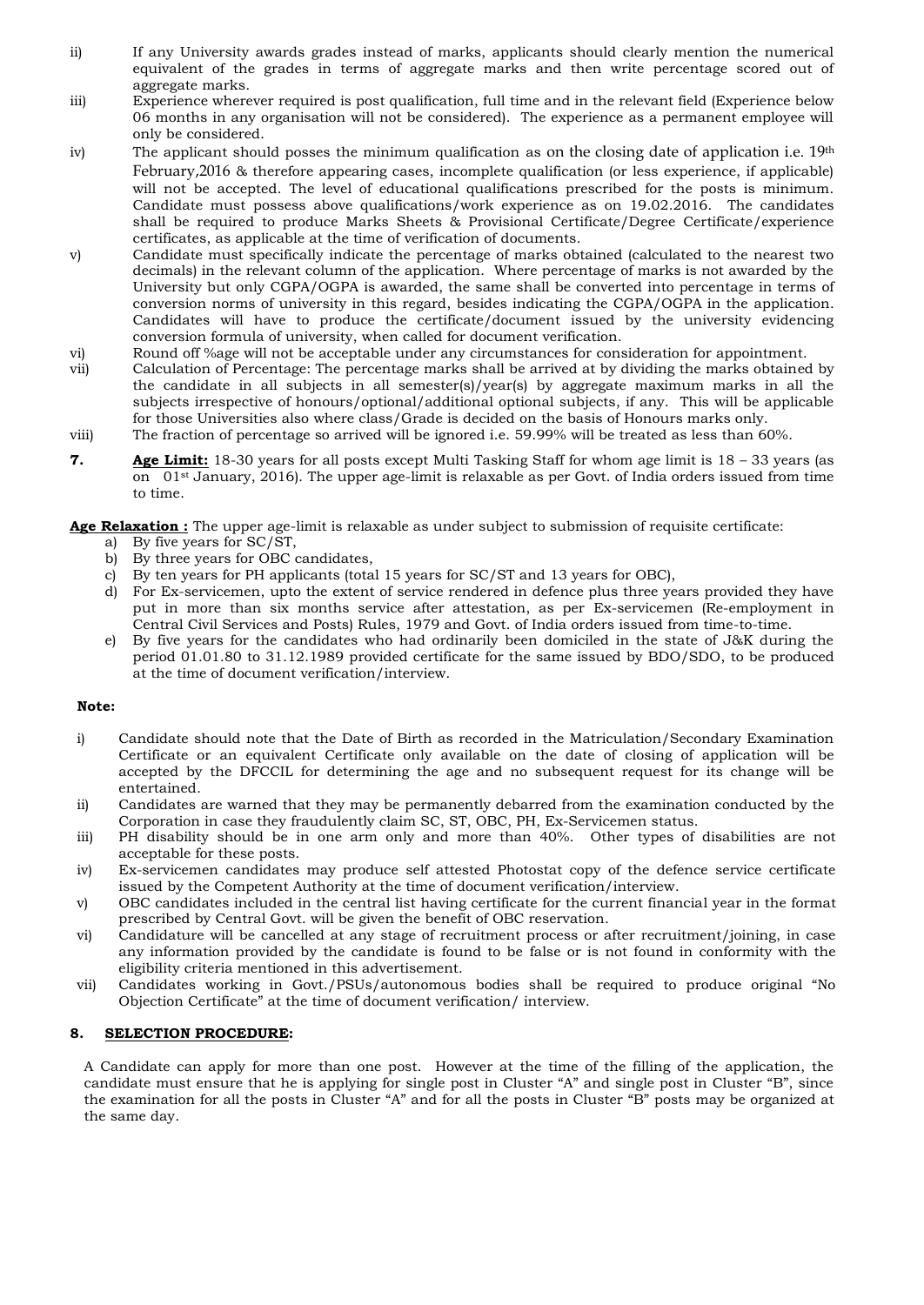| <b>CLUSTER - A</b> |         | <b>CLUSTER - B</b>          | <b>CLUSTER – C</b>        | <b>CLUSTER - D</b>      |
|--------------------|---------|-----------------------------|---------------------------|-------------------------|
| 1. Assistant       | Manager | 1. Executive (Civil)        | 1.Jr.Executive / Civil    | 1. Multi-Tasking Staff/ |
| (Signal)           | &       | 2. Executive (Electrical)   | 2.Jr.Executive/Electrical | Trackman                |
| Telecommunication) |         | 3. Executive (Signal $\&$   |                           | 2. Multi-Tasking Staff/ |
| 2. Assistant       | Manager | Telecommunication)          |                           | Operating               |
| (Electrical)       |         | 4. Executive (Operating)    |                           | 3.Multi-Tasking Staff/  |
| 3. Assistant       | Manager | Station Master<br>&<br>1.e. |                           | Electrical              |
| (HR)               |         | Controller                  |                           | 4. Multi Tasking Staff/ |
| 4. Assistant       | Manager |                             |                           | $S\&T$                  |
| (Operating).       |         |                             |                           |                         |
|                    |         |                             |                           |                         |

The candidate cannot apply for 2 or more posts within the same cluster (Cadre) i.e. 2 posts in Assistant Manager Cadre or 2 posts in Executive Cadre. Simultaneously, the candidate submitting more than one application for the same post will be summarily rejected.

Candidates applying for MTS Posts will have to submit single application form for all of the posts, duly indicating the order of preference for the categories. It is compulsory for the candidate to give the priority of categories. Once the choice is made, it shall be final and cannot be changed.

The candidates found provisionally eligible shall be issued admit cards for appearing in Computer Based Test, at their own expenses.

# **9. EXAMINATION CENTRES:**

The Computer Based Test (CBT) may be held at Chennai, Delhi, Jaipur, Lucknow, Mumbai, Kolkata, Bengaluru, Hyderabad, Nagpur and Bhopal depending upon the response received for each centre. If the number of candidates applying for a particular post are less, then the examination for such post may be conducted at DELHI only. Applicants should clearly indicate their order of preference for 2 "Examination Centres", out of Chennai, Delhi, Jaipur, Lucknow, Mumbai, Kolkata, Bengaluru, Hyderabad, Nagpur and Bhopal for Computer Based Test (CBT) in the online application format.

### **10. SCHEME OF EXAMINATION:**

- i) The **Computer Based Test (ON-LINE MODE)** will be conducted in two sessions of 2 hours duration. The examination paper **for Assistant Manager/Executives** will contain total 100 objective type questions containing 80 questions related to post / discipline for which the candidate has applied, 10 questions on General Knowledge and 10 questions on reasoning. **For Junior Executives** - The standard of questions for the online examination will be generally in conformity with the educational standards and/or minimum technical qualifications prescribed for the posts. The question papers will be of Objective type with Multiple Choice and are likely to include the question pertaining to General Knowledge/Awareness, Arithmetic, General Intelligence and reasoning, General Science and Technical ability. The question paper will have 100 questions**. For MTS** – The question papers will be Objective Multiple Choice Type. The standard of questions for the online examination will be generally in conformity with the educational standards prescribed for the posts. The Questions will be objective in nature with aim to assess General Knowledge/Awareness, Mathematics and reasoning etc. The question paper will have 100 question.
- ii) There shall be negative marking in Computer Based Test and marks shall be deducted for each wrong answer  $@$  ¼ (0.25) mark for each wrong answer.

### iii) **For Assistant Manager level posts:**

- a. Two stage selection process, i.e. Computer Based Test followed by Interview.
- b. Candidates upto maximum 2  $\frac{1}{2}$  times the number of vacancies will be called for interview based on the performance of the candidate in the Computer Based Test.
- c. The weightage for Computer Based Test and Interview shall be 85:15.
- d. Verification of documents will be done at the time of interview.

### iv) **For Executive level posts:**

- a. The selection will be made as per merit on the basis of performance in the Computer Based Test. Shortlisted candidates will be called for verification of the original documents according to merit, availability of vacancies and reservation rules.
- b. **Executive (Optg.)** Computer Based Test followed by document verification **and Psycho Test**.

### v) **For Junior Executive (Skilled Staff/Technicians) level posts:**

a. The selection will be made as per merit on the basis of performance in the Computer Based Test. Shortlisted candidates will be called for verification of the original documents according to merit, availability of vacancies and reservation rules.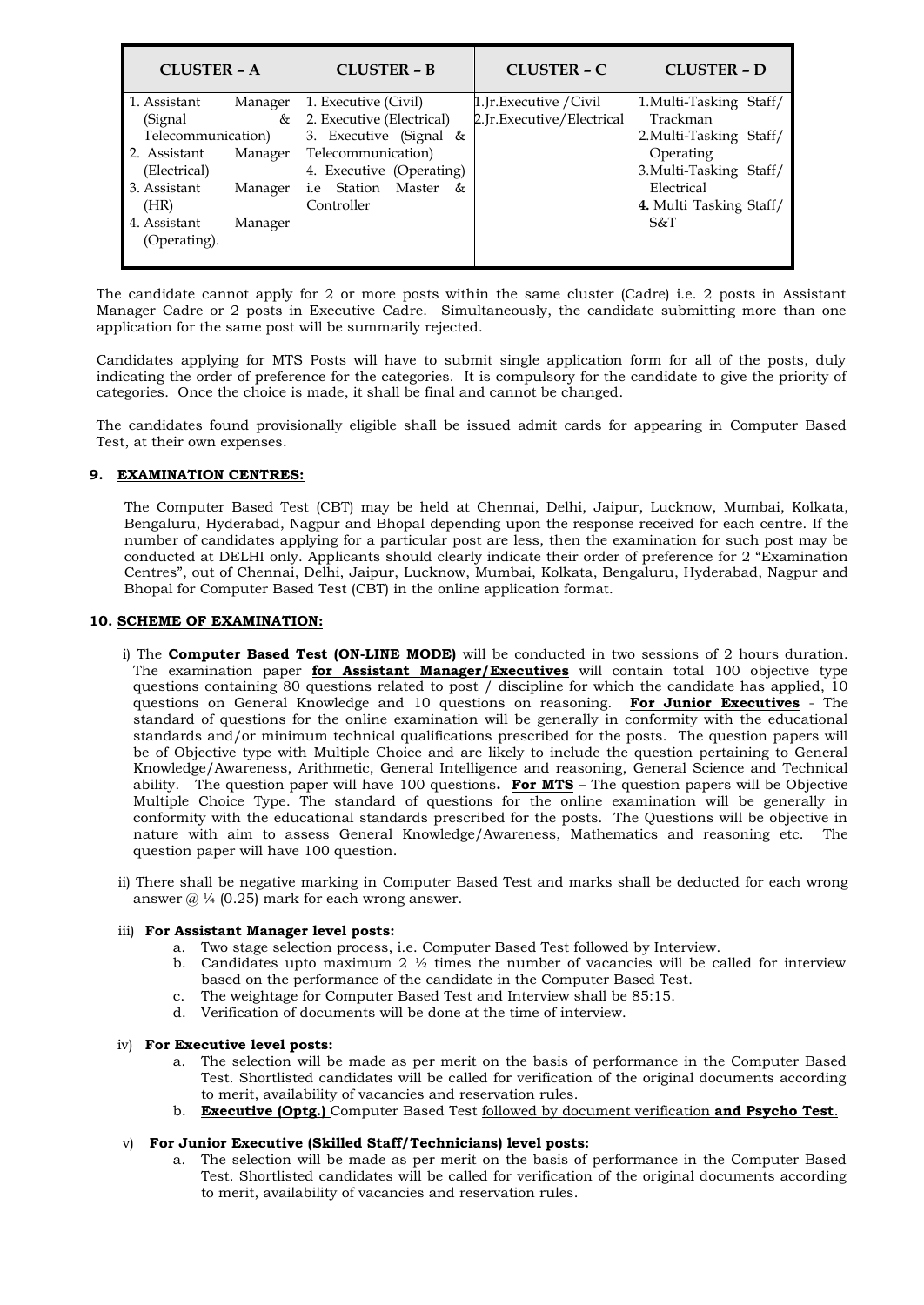### vi) **For Multi-tasking Staff (MTS) level posts:**

- a. The selection will be made as per merit on the basis of performance in the Computer Based Test. Shortlisted candidates will be called for verification of the original documents according to merit of the Computer Based Test and qualifying PET, availability of vacancies and reservation rules.
- b. Only those candidates who qualify in the Computer Based Test will be called for **PET (Physical Efficiency Test).**
- c. **Physical Efficiency Test (PET): Passing the PET is mandatory and the same will be qualifying in nature.** The criterion for the PET is as under :

| Male candidates                                                                          | <b>Female candidates</b> |
|------------------------------------------------------------------------------------------|--------------------------|
| Should be able to run for a distance of 1000 Should be able to run for a distance of 400 |                          |
| meters in 4 minutes 15 second in one meters in 3 minutes 10 second in one                |                          |
| chance.                                                                                  | chance.                  |

- vii) Employed persons working in Government/Semi-Government/Public Sector Undertaking are required to produce **"No Objection Certificate"** from the present employer at time of document verification/interview at DFCCIL, New Delhi. As such, candidates working in Govt./PSU/Autonomous bodies should seek prior approval from their Competent Authority before applying for online registration form. In the absence of No Objection Certificate, the candidature of such candidates will be forfeited/will not be allowed to appear in the interview.
- viii) The candidates who qualify the minimum marks will be called as standby candidates and they will be considered for empanelment only if there is shortfall in empanelment from the main list.
- ix) During document verification, the candidates will have to produce their original certificates alongwith one set of photocopies duly attested by a Gazatted Officer and original Fee Challan *[Loss of Original Fee Challan shall be the sole responsibility of the candidates]*. No additional time will be given and the candidature of candidates for not producing their original certificates/testimonials on the date of verification is liable to be forfeited.

### **Note**:

- *i. The Question Paper will be set in English & Hindi only.*
- *ii. Candidates coming late will not be allowed. The candidates will be required to report at the examination centre at least 30 minutes before the commencement of the computer based test (CBT).*
- *iii. Time Schedule may change depending upon the number of applications received for a particular post.*
- *iv. Calculator, Mobile phone, Pager, Bluetooth, Headphone, Earplug, Laptop, I-pad and other computing /communication devices will not be permitted inside the examination centre.*
- *v. Appointment of successful candidates will be subject to verification of various original documents relating to age, Qualifications, Caste, Experience & Medical fitness certificate issued by the Medical Authorities as prescribed under the rules of DFCCIL.*
- *vi. In case of tie of marks obtained by more than one Candidates, the resolution will be done in following order a) The candidate with earlier/older Date of birth, will be placed higher i.e. the candidate in age seniority* 
	- *will be placed higher b) In case of tie as mentioned at (a) above, the candidate with higher percentage pass marks in qualifying*
	- *examination, as per eligibility criteria, will be placed higher.*
- *vii. It is compulsory for candidates to carry a photo ID such as Voter's ID, Driving License, ID Cards issued by Government or other Offices, Aadhaar card. Candidates should carry both, the printed copy of E-Admit Card and photo ID (as mentioned above) while coming to appear in the examinations. Candidate will not be allowed entry into the examination hall/venues, in case any of these are not available.*

### **11. APPLICATION FEE AND MODE OF REMITTANCE:**

**I) Fee Payable (non-refundable)** for **each post is to be deposited** by the candidates through System Generated Challan at any branch of State Bank of India only**,** as under:

| S.No. | Post/Category                              | <b>Application Fees*</b> |
|-------|--------------------------------------------|--------------------------|
|       | AM (UR/OBC)                                | Rs.1000.00               |
|       | Executive (UR/OBC)                         | Rs.900.00                |
|       | Jr. Executive(UR/OBC)                      | Rs.700.00                |
|       | Staff<br>Multi<br>Tasking<br>(MTS)(UR/OBC) | Rs.500.00                |

\*Bank charges, as applicable, will also be borne by the candidates.

**No application fee is required for SC/ST/PH/Ex-Servicemen candidates**. DFCCIL will accept fee through System Generated Challan of SBI only. Fee submitted by any other mode will not be accepted. In case applicant is applying for more than 1 post (i.e. 01 post in AM cadres and 01 post in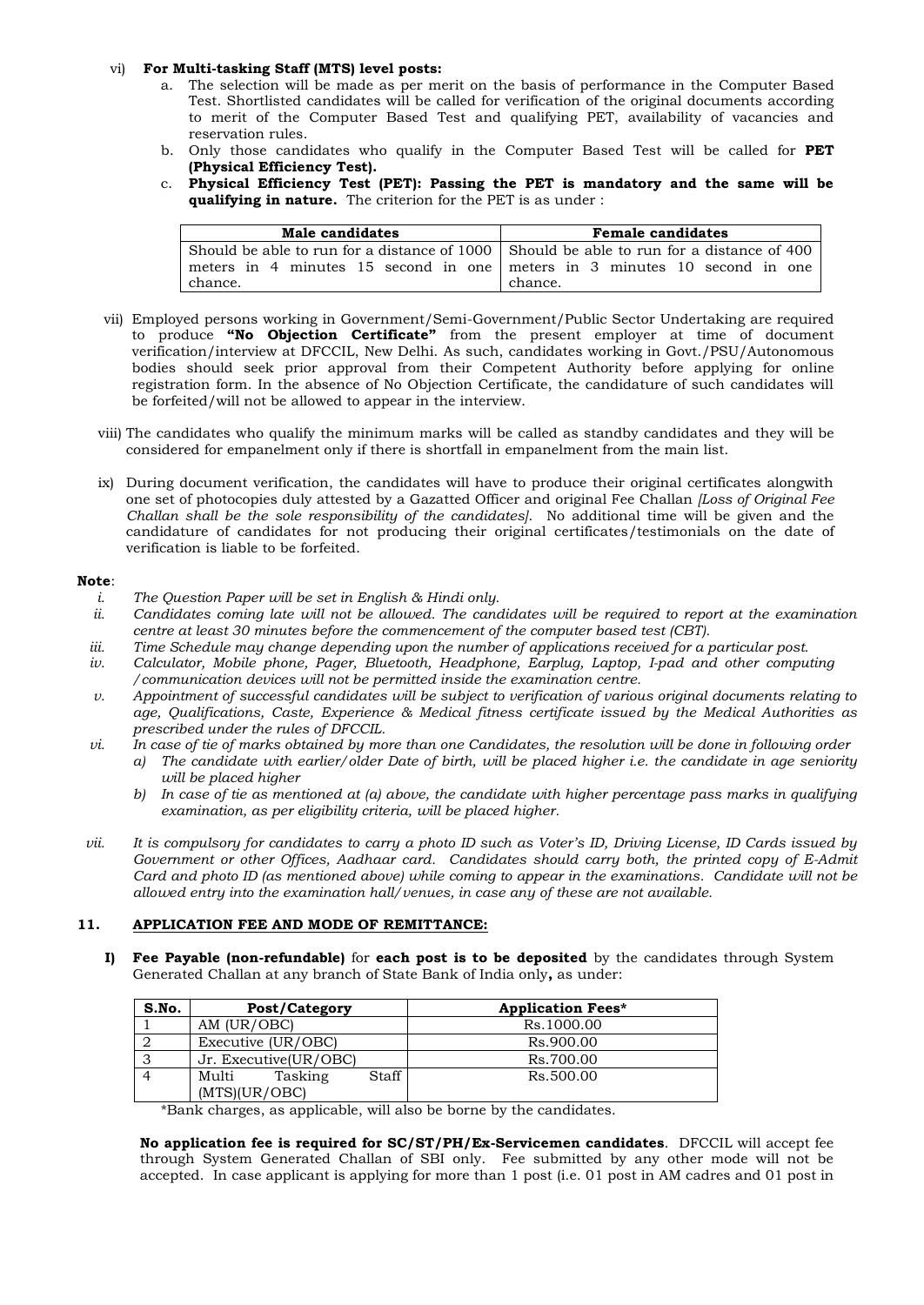Executive cadre etc), he/she shall have to generate separate challan forms and deposit fee separately for each post as applicable.

# **II) APPLICATION FEE & MODE OF REMITTANCE**

- a) The candidates have to visit any branch of the **State Bank of India** for depositing the fee through pre-printed challan only. Transaction charges of the bank shall be borne by the candidates.
- b) Candidates are advised to retain the "ORIGINAL" (candidate's copy) Challan and keep it safely as it will be required to be produced at the time document verification.

### **12. IMPORTANT INSTRUCTIONS:**

- (i) Candidates are required to apply through ON-LINE only. No documents/certificates and application forms are required to be sent to DFCCIL by post;
- (ii) Candidates desirous of applying for more than one post are required to apply on-line for each post separately; further they should have separate e-mail ID for each separate post they are applying for.
- (iii) The candidates under SC/ST/PH/Ex-Serviceman categories are not required to deposit fee. However they have to indicate their SC/ST/PH/Ex-Serviceman category in the application form.
- (iv) Application once submitted will not be allowed to be withdrawn and fee once paid will not be refunded in any case neither it shall be held reserve for any other recruitment or selection process in future (even if the recruitment process is cancelled).
- (v) Canvassing in any form will lead to disqualification of candidature.
- (vi) In case of any dispute on account of interpretation of this advertisement in version other than English, the English version shall prevail.
- (vii) Candidate will have to executive the Service Bond, wherever applicable as per the norms of DFCCIL, at the time of joining.
- (viii)Candidates applying for MTS Posts will have to submit single application from for all the posts, duly indicating the order of preference for the different posts. Once the choice is made, it shall be final and cannot be changed. DFCCIL, however, reserve the right for inter-cadre adjustments on administrative ground based on the policy of the company prevalent at that time.

### **13. MEDICAL STANDARDS**

**Medical standards:** Medical standards: as prescribed in Indian Railway Medical Manual Vol.-I, which can be accessed at [www.indianrailways.gov.in.](http://www.indianrailways.gov.in/)

### **14. PERKS/ALLOWANCES / PLACE OF POSTING:**

- i) Perks & Allowances: HRA/Leased Accommodation, Liberal Company Medical Facility, LTC, Basket of Allowances with cafeteria approach and other fringe benefits. Superannuation Benefits Schemes are also in the offing.
- ii) Career prospects: The selected candidates will have promising opportunities for promotion to higher grades, as per promotion policy of the Company.
- iii) Place of Posting: Anywhere on DFCCIL's projects/establishments/offices.
- **15. HOW TO APPLY:** Candidates are advised to read following instructions carefully before applying on-line and also all the instructions given on main instruction page of on-line applications:
- i. Candidates are required to apply On-line through DFCCIL website **www.dfccil.gov.in** in English only. No other means/mode of submission of applications will be accepted under any circumstances. The on-line registration process involves 02 (two) steps for successful registration of the application.
- ii. Candidates should have a valid personal e-mail ID. It should be kept active during the currency of this recruitment process. Registration number, password, admit card for computer based test (CBT), call letter for document verification or any other important communication will be sent on the same registered e-mail ID of candidate (also check email in spam/junk box). The candidates are, therefore, requested to check regularly their e-mail for any communication from DFCCIL. Under no circumstances, the candidate should share/mention e-mail ID or password to/ or any other candidate / person. **Please note that the Admit Card for computer based test (CBT) will not be sent by post.**
- iii. Candidates should take utmost care to furnish the correct details while filling in on-line application. Any mistake committed by the candidate shall be his/her sole responsibility. Once the application is submitted (Step 1), no change / edit will be allowed, thereafter.
- iv. If a candidate intends to apply for more than one post, he will have to submit individual on-line application for each post alongwith prescribed application fees (as applicable)**.** In such a case he/she should have separate valid email ID for applying for each post.
- v. The candidates should ensure the completion of both the Step 1 and Step 2 of the registration process and depositing of examination fee (if applicable) in any branch of State Bank of India by the stipulated date and time given in para 1 of this advertisement.
- vi. Before starting to fill up the on-line application, the candidates should keep at hand the following details/documents/ information:-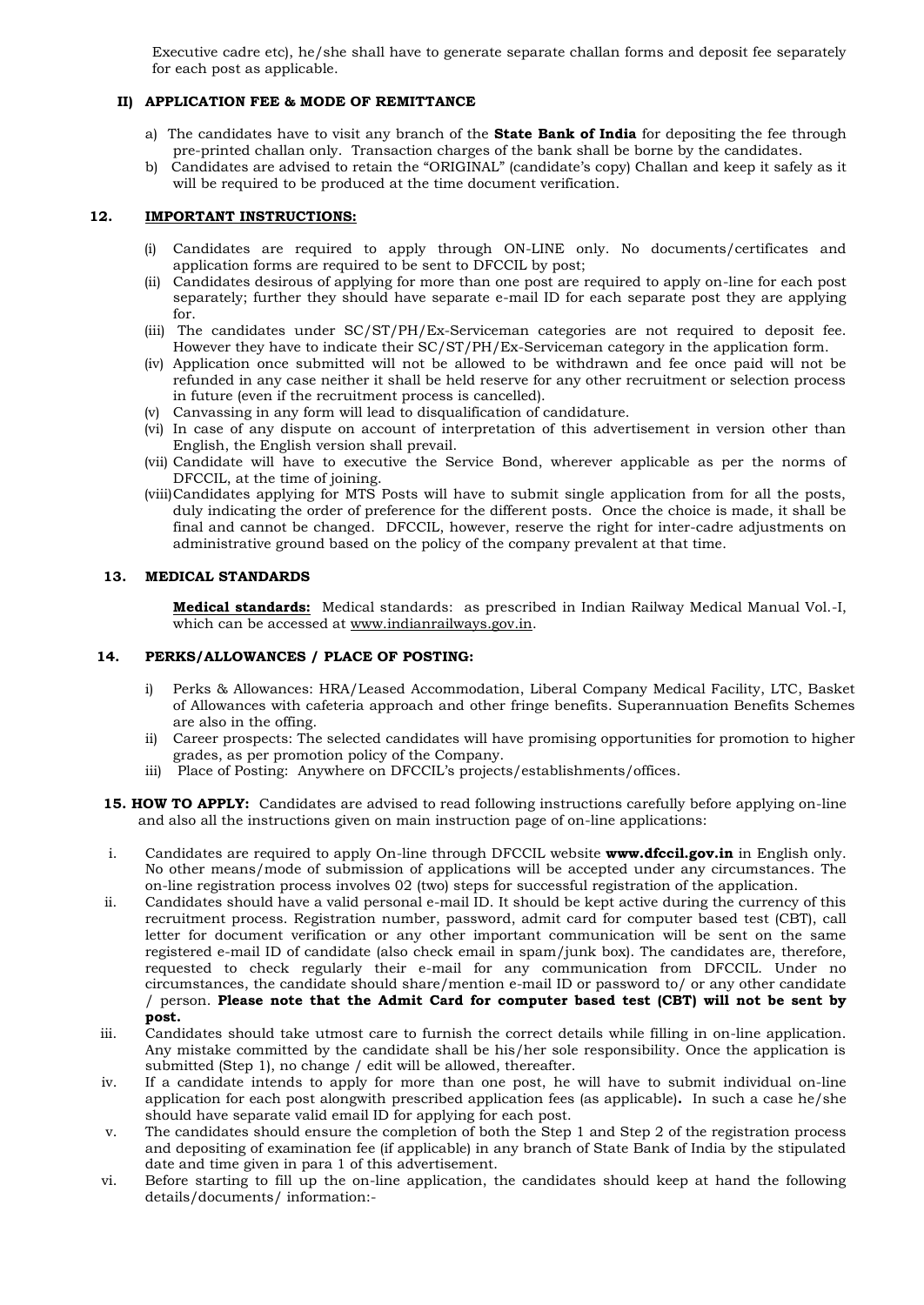- a. His/her educational qualification details with percentage of marks, etc., as per eligibility criteria.
- b. His/her personal details.
- c. His/her caste/Category certificate (for SC/ST/OBC/PH candidates)
- d. His/Her discharge Certificate (retirement) in case of Ex-Serviceman Candidate
- e. His/her scanned photograph and signature (as per dimensions given below).
- f. Any other details/documents required relating to eligibility Criteria.

### **PLEASE REFER DETAILED INSTRUCTION SHEET WHILE FILING UP THE ONLINE REGISTRATION FORM**

### **SIGN UP:**

- **A)** Candidates are now ready to apply on-line by visiting the DFCCIL website and going to the tab "**CAREER**" on DFCCIL website : **www.dfccil.gov.in**
- **B)** Candidates will get the instructions page and they will have to accept the terms & conditions by clicking 'I Agree' Checkbox given below and pressing the 'Start' button.

### **STEP- 1**

- a) The candidate should now fill up all the desired information in the on-line form about himself/herself correctly and register. Candidates should take utmost care to furnish the correct details while filling in on-line application. **Any mistake committed by the candidate shall be his/her sole responsibility**. The changes /Modifications (if any) can be carried out by the candidate in the preview of the application (Step 1). Once the application is submitted (Step 1) No Change /edit will be allowed thereafter.
- b) On completion of Step-I, candidate will be able to download bank challan and a message will be received in candidate's registered email ID conveying his login ID and password. The candidate should take a print of the bank challan. This completes the Step-1 of on-line registration process. The candidate applying under SC/ST/PH/Ex-Serviceman categories are exempted from payment of fee (are not required to generate Bank Challan) as such they shall move to Step-II of registration process directly.
- c) The candidate should present the bank challan printed after Step I & deposit the requisite fee and bank charges by presenting the bank challan printed under Step-1 to any branch of State Bank of India on all bank working days (after minimum 24 hrs of Step 1 completion). The Bank will return to the candidate one copy of bank challan after accepting the examination fee as a token of receipt. The copy of challan will also contain a transaction / journal number.
- d) Candidates are advised to keep with them the copy of the bank challan as a token of remittance of fee for future reference.
- e) On successful registration of on-line application Step 1, candidates are advised not to attempt for registration for the same post again since multiple registration numbers and passwords may create problem for candidates in future. In case of multiple registrations for the same post, the candidature is liable for cancellation/rejection without any notice/intimation to the candidate.

### **STEP- 2**

- a) The candidates (SC/ST/PH/Ex-Serviceman) are exempted to deposit fees, and they shall have direct access to Step-II immediately after Completion of Step-I).
- b) The candidates who have deposited application fee, may check and confirm their payment status **after minimum 48 hrs** of the deposit of the application fees (*from the closing hour of Bank Business*). In case, the candidate deposited the fee at SBI and he is not able to confirm on DFCCIL website after 48 hrs. of the deposit of the fee, then he should fill in the details in the "**Grievance Redressal Form"**, given at the end of this advertisement and send the same by email alongwith the scanned copy of the paid challan to *dfcci[lhelpdesk@gmail.com.](mailto:helpdesk@gmail.com)* Only on confirmation of payment of fees, the candidate will be able to access Step -2 of application for uploading of photograph & signature.
- After depositing the examination fee in State Bank of India, candidate should keep the following items ready for completion of Step-2 of registration:
	- i) Clearly scanned copies of latest photograph and signature of self, as per prescribed dimension. In case the face in the photograph or signature is unclear, the candidate's registration may be rejected.
	- ii) Registration number and password conveyed earlier to him through DFCCIL's e-mail under Step-1 of the on-line registration.

**FORGET PASSWORD:** If the candidate forgets his password, he may access the same by clicking "FORGOT PASSWORD" and by filling the necessary details as required by the system.

d) Instructions regarding scanning of PHOTGRAPH and SIGNATURE: Scanned image of his/her photograph and signature, should be as per the specifications given below:

### **i) Photograph Image:**

- Photograph must be a recent passport size colour picture (not older 06 months).
- Make sure that the picture is in colour, taken against a light-coloured, preferably white, background.
- Look straight at the camera with a relaxed face.
- If the picture is taken on a sunny day, have the sun behind you, or place yourself in the shade, so that you are not squinting and there are no harsh shadows.
- If you have to use flash, ensure there's no "red-eye".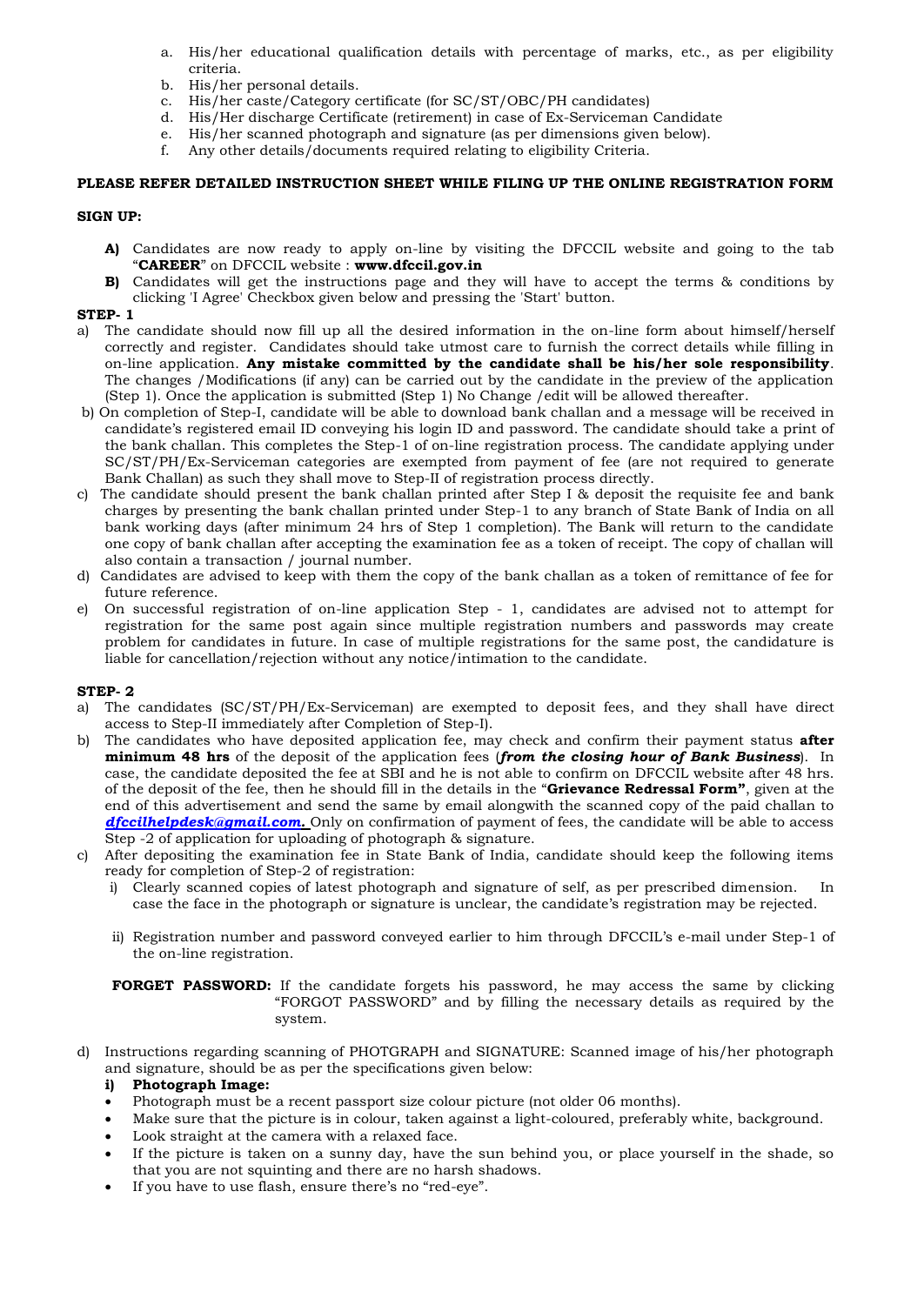- If you wear glasses make sure that there are no reflections and your eyes can be clearly seen.
- Photograph in cap/hat/dark glasses will not be acceptable. Religious headwear is allowed but it must not cover the face.
- Size of scanned photograph file should be between 50kb-100kb and Dimensions 200X230 pixels, only.
- Ensure that the size of the scanned image is not more than 100kb. If the size of the file is more than 50kb, then adjust the settings of the scanner such as the DPI resolution, number of colours etc., during the process of scanning.

### **ii) Signature image:**

- The applicant has to sign on white paper with Black ink pen.
- The signature must be signed only by the applicant and not by any other person.
- The signature will be used to put on admit card and wherever necessary.
- If the Applicant's signature on the answer script, at the time of the examination does not match with the signature on the admit card, the applicant will be disqualified.
- Please scan the signature area only and not the entire page.
- Size of signature file should be between 10kb-50kb Dimensions 140x60 pixels (preferred)

# **iii) Scanning the photograph & signature :**

- Set the scanner resolution to a minimum of 200 dpi (dots per inch).
- Set Color to True Color
- File Size should be as specified above.
- Crop the image in the scanner to the edge of the photograph/signature, then use the upload editor to crop the image to the final size (as specified above).
- The image file should be JPG/JPEG format. An example file name is :Image01.Jpg or image01.jpeg. Image dimension can be checked by listing the folder files or moving the mouse over the file image icon."
- Candidates using MS Window/MS Office can easily obtain photo and signature in JPG/JPEG format not exceeding 100kb & 50kb respectively by using MS Paint or MS Office Picture Manager. Scanned photograph and signature in any format can be saved in JPG/JPEG format by using "Save As" option in the File menu and size can be reduced below 100 kb (photograph) & 50 kb (signature) by using crop and then resize option (Please see point (i) & (ii) above for the pixel size) in the "Image" menu.
- Similar options are available in other photo editor also.
- If the file size and format do not match with the prescribed size and format, an error message will be displayed. In such case, the candidate has to rectify the size and re-load it.
- The candidate should now login to upload his/her photograph and signature, as per the
- instructions given in the following paragraphs:
- **iv) Direction regarding uploading the photograph and signature:**
- While filling in the online application form, the candidate will be provided with a link to upload his photograph and signature.
- There will be two separate links for uploading photograph and signature
- Click on the respective link to Upload Photograph/Signature
- Browse and select the location where the scanned photograph/signature file has been saved.
- Select the file by clicking on it
- Click the 'Open/Upload' button. With this command the photograph / signature will get uploaded.
- e) The details regarding Admit card for computer based test (CBT) will be sent to the candidates at their registered e-mail ID. The candidates can download their admit cards from the DFCCIL website using their User ID and password. Candidates will not be allowed to enter the examination hall without valid admit card. Similarly the details regarding call letters for interview for the post of Assistant Manager and letter for document verification for the post of Executive will be sent to the candidates at their registered E-mail ID.
- f) Candidates are advised in their own interest to register on-line much before the closing date as per schedule mentioned in para 1 of this Advertisement Notice and not to wait till the last date for depositing the fees to avoid the possibility of disconnection/ inability/failure to log on the DFCCIL's website on account of heavy load on internet/website jam/disconnection.
- g) DFCCIL does not assume any responsibility for the candidates not being able to submit their applications within the last date on account of the aforesaid reasons or for any other reason beyond the control of the DFCCIL.
- h) Please note that the above procedure is the only valid procedure for applying. Application shall not be accepted through any other mode.
- i) Candidates serving in Govt/Quasi Govt. offices/ Public Sector Undertakings/etc. are required to submit "No Objection Certificate" from their employer at the time of document verifications.
- j) The Admit cards issued to the candidates are Provisional. However, in case any ineligible candidate had been issued admit card and had appeared in the computer based test (CBT) or allowed to join the DFCCIL, his/her candidature will automatically be treated as cancelled at any stage of this recruitment/ service in DFCCIL on grounds of his ineligibility. Therefore, before submitting the application, the candidate must ensure that he/she fulfills all the eligibility criteria as laid down in this advertisement. **His/her**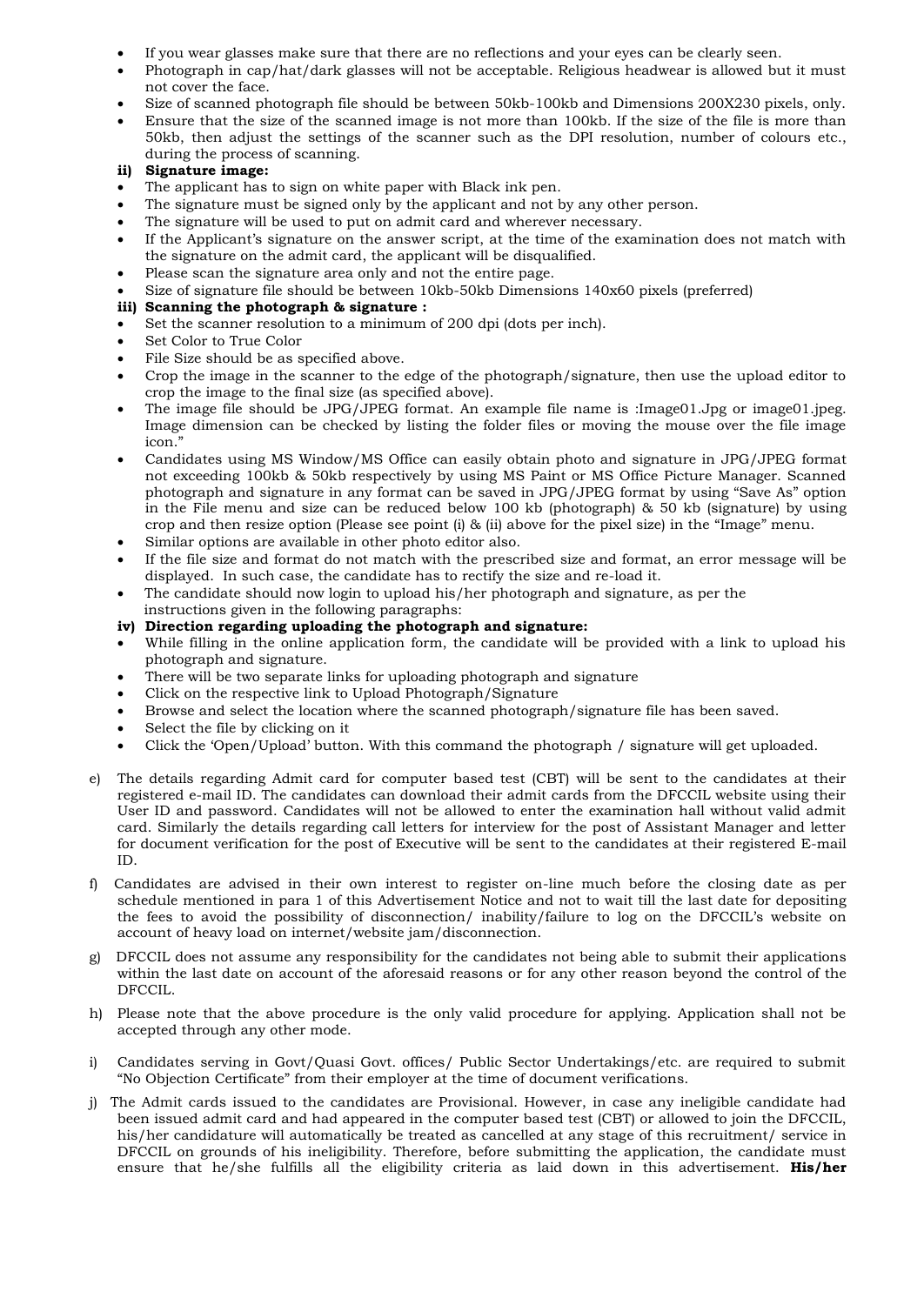### **candidature will be purely provisional subject to eligibility and other verifications before or after his/her appointment in DFCCIL.**

- k) The decision of the DFCCIL about the mode of selection to the post and eligibility conditions shall be final and binding. No correspondence will be entertained in this regard.
- 16. **Identity verification:** The candidates called for computer based test (CBT) shall be advised to produce certain documents for verification in original and also to submit the attested photocopies thereof at the time of document verification. Such documents shall be listed in the call letter. If the identity of the candidate is in doubt or he is not able to produce the requisite documents or there is mismatch of information in the documents, he will not be allowed to appear for document verification and his candidature will be treated as cancelled.
- 17. **Background check:** In case of selection on the above-said post, such selection shall be provisional subject to verification of character and antecedents of the candidate and verification of caste certificate and other documents submitted by the candidate and subject to his meeting the requisite medical standards for the post and other requirements applicable for appointments under the rules of the Corporation.
- 18. **SC/ST certificate:** Reservation of vacancies for SC/ST will be as per Government of India directives. Candidates belonging to SC/ST category shall have to submit the attested copy of Caste certificate issued by the Competent Authority at the time of document verification.
- 19. **OBC Certificate:** OBC candidates included in the Central List having certificate for the current financial year in the format prescribed by Central Government will be given benefit of OBC Reservation. The candidates applying against vacancies reserved for OBCs should note that they have to produce a valid caste certificate at the time of document verification in support of their belonging to OBC community as per rule of Govt. of India as issued by the Competent Authority in the prescribed format for this purpose so as to prove that they do not belong to "Creamy Layer" of the OBCs. Further, the caste to which the candidate belongs should be the one included in the Central list of OBC issued by the Government of India. A declaration shall also be submitted by the candidate before his appointment that he does not belong to the Creamy Layer of OBC.
- 20 Canvassing in any form will disqualify a candidate.
- 21. The process of examination/ recruitment does not involve any correspondence by the DFCCIL with candidate at any stage regarding deficiency in application / documents / payment of examination fee etc. It shall be responsibility of the candidate to satisfy himself to furnish correct, complete and desired information/ documents etc. No correspondence will be entertained from the candidates found ineligible and not called for computer based test (CBT) or document verification or for non-selection.

### 22. **ACTION AGAINST MISCONDUCT:**

- (i) Candidates are advised in their own interest that they should not furnish any documents/information that are false, tampered, fabricated or should not suppress any material information while filling up the "on-line" application.
- (ii) At any stage of recruitment or later, if a candidate is or has been found guilty of any misconduct such as:
	- a) Using unfair means during the examination; or
	- b) Impersonating or procuring impersonation by any person; or
	- c) Misbehaving in the examination hall; or
	- d) Resorting to any irregular means in connection with his/her candidature during selection process; or
	- e) Using undue influence for his/her candidature by any means; or
	- f) Submitting of false certificates/ documents /information or suppressing any information at any stage; or
	- g) Giving wrong information regarding his/her category (SC/ST/OBC/PH/Ex-Servicemen) while appearing in the examination or thereafter; or
	- h) Writing irrelevant matter including obscene language or pornographic matter in the script(s); or
	- i) Being in possession of calculator, mobile phone, pager, bluetooth, headphone, earplug, laptop, ipad and other computing /communication devices;
	- j) Possessing any form of textual material / handwritten (or typed) pages etc. in addition to rendering himself/herself liable to legal/criminal prosecution, will also become liable to be :
		- i) Disqualified from the examination and /or ;
		- ii) Debarred either permanently or for a specified period from any exam/recruitment and /or
		- iii) Discharged/removed/dismissed from service, if the act of misconduct comes to notice after his/her appointment to the service of DFCCIL.
- 23. Calculator, Mobile phone, Pager, Bluetooth, Headphone, Earplug, Laptop, ipad and other computing /communication devices will not be permitted inside the examination centre. Therefore, the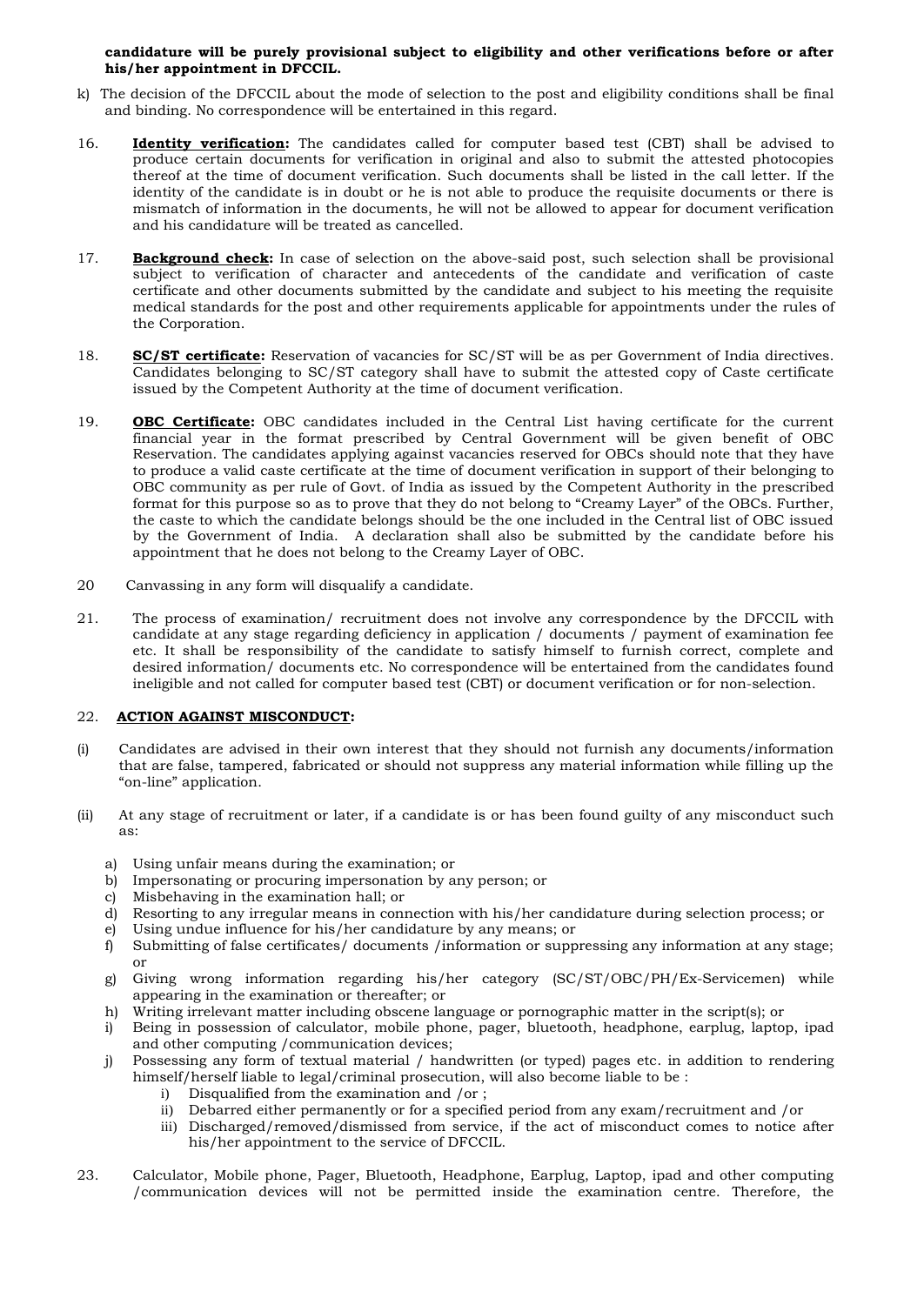candidates shall be responsible for safe-keeping of such devices because arrangement for keeping these devices safe, cannot be assured by DFCCIL/Examination Centre.

- 24. There shall be complete ban on possessing or using the electronics devices such as Mobile Phone or its accessories, texted/ printed material / calculator in the examination Hall, finding which the candidature of the candidate shall be cancelled, the candidate shall be banned at least for 5 years for applying for any post in DFCCIL and also action may be taken against him under Indian Penal Code.
- 25. Information on website only: Any further information / corrigendum/ details regarding applications or applicants / any other information regarding schedule of examinations or call letters for document verification/Instruction notices / results /panels shall be posted only on the official website of DFCCIL **www.dfccil.gov.in**. No publication in any media will be made. Thus, the candidates are advised to keep updating themselves by checking the official website of DFCCIL very frequently.
- 26. The legal jurisdiction will be Delhi in case of any cause.
- 27. The application format is available on DFCCIL official website *www.dfccil.gov.in.*
- 28. Only queries related to ONLINE APPLICATION SOFTWARE shall be replied at: *dfcci[lhelpdesk@gmail.com](mailto:helpdesk@gmail.com)*
- 29. No travelling allowance is payable to candidates who are called for computer based test (CBT) and Interview.
- 30. The decision of DFCCIL in respect of all matters pertaining to this recruitment would be final and binding on all candidates.

\*\*\*\*\*\*\*\*\*\*\*\*\*